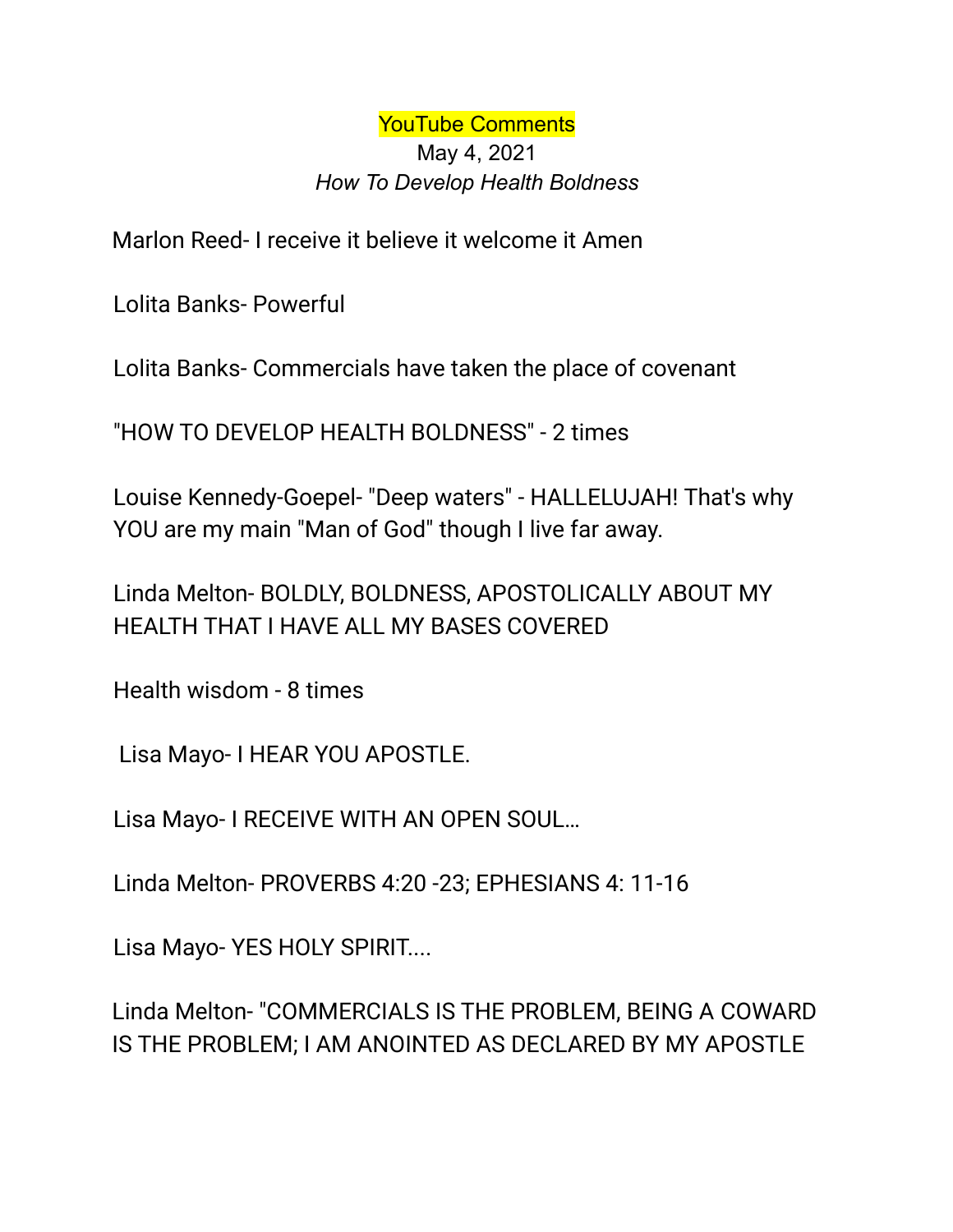## GREGORY LYNN CARAWAY - LETS TURN THIS AROUND ON PURPOSE

Lisa Mayo- READY TO RECEIVE MY FREEDOM

Anita Nettles- Let's turn this thing around on purpose we got the power

Ariana Melancon- My Covenant

Lisa Mayo- COMMERCIALS VS COVENANT

Linda Melton- DANIEL 1: 8-13 AM I WILLING TO MAKE CHANGES FOR 10 DAYS?

Hallelujah Glory to God - 4 times

Lisa Mayo- THANK GOD FOR GRACE WE ARE IN NOW

Lisa Mayo- I BELIEVE YOU SIR. THANK YOU

Lolita Banks Enlightenment bring health with it

Enlightenment excitement - 6 times

Dionne Edwards- Enlightenment brings health with it!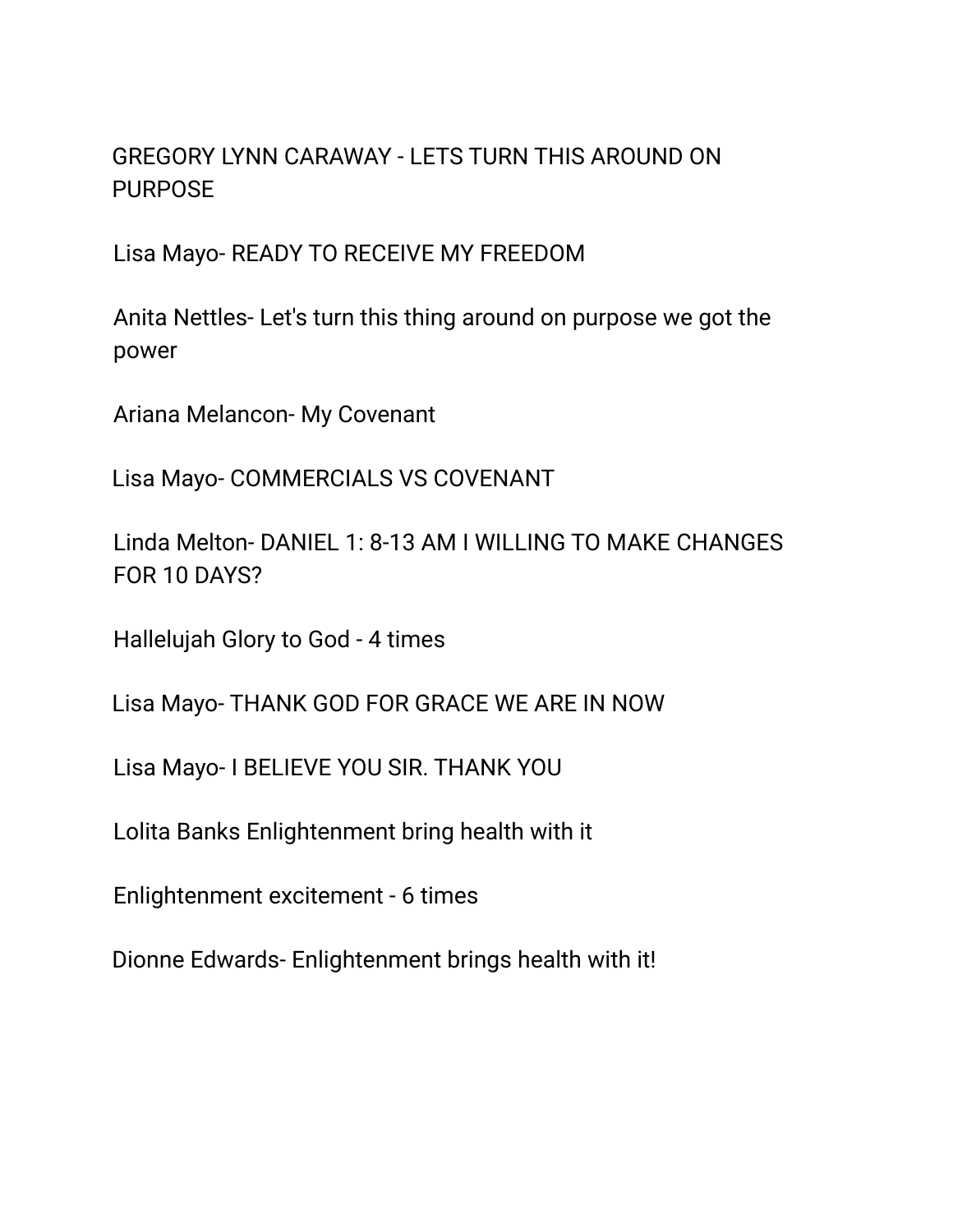Lisa Mayo- ENLIGHTENMENT BRINGS HEALTH WITH IT. GO APOSTLE

Ariana Melancon- BOLDNESS ACCESS AND CONFIDENCE

Linda Melton- EPHESIANS 3:12 BOLDNESS, ACCESS, AND CONFIDENCE BY THE FAITH OF GOD

Lisa Mayo- IT'S GONNA BE A FIGHT FOR ME APOSTLE. I AM GONNA DO IT. I WANT TO LIVE A LONG LIFE

Salestia Robinson- Enlightenment excitement!! What God says to me about my health and diet. bold to obey

Monique LaCaze- Boldness, Access and Confidence towards my health!

Salestia Robinson- I respect you, Apostle.

Linda Melton- IN JESUS NAME, I COME IN AGREEMENT APOSTLE

Lisa Mayo- I AM FOLLOWING INSTRUCTIONS SIR.

GREGORY LYNN CARAWAY TTEE- LET THE POWER FLOW TONIGHT

Let the power flow in my body now - 8 times

Lisa Mayo- I AM REPENTING BIG TIME SIR.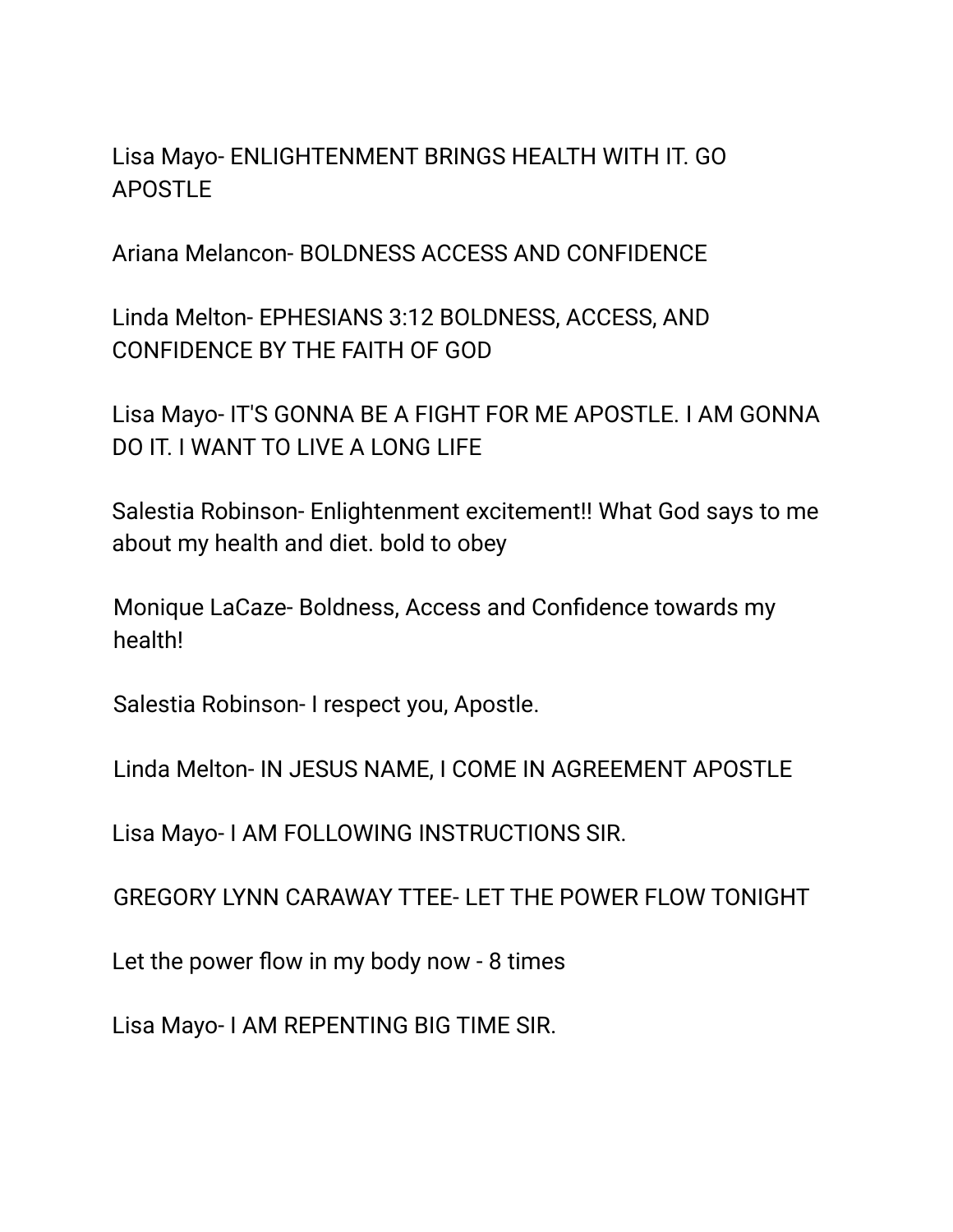Linda Melton- SPIRIT, SOUL, AND SENSES

Lisa Mayo- Spirit Soul and Senses.....=BOLDNESS

BRITTANY LACY- Spirit Soul and Senses

Linda Melton- ROMANS 12:1-3

Gail Boyd- Thank you for the Truth Apostle. Thank you man of God.

Lisa Mayo- HOLY SPIRIT WILL LEAD ME INTO HEALTH.

Lisa Mayo- I AM WORKING THESE PRINCIPLES

Linda Melton- MANIFESTATION HAS TO COME

Linda Melton- GIVING THE HOLY SPIRIT THE RIGHTS TO LEAD THE TOTAL MAN INTO THE FULL WILL OF GOD W/O CONTAMINATIONS

Lisa Mayo- Weight of inside=TOXICITY

GREGORY LYNN CARAWAY TTEE- IT IS FINISHED

Linda Melton- PHIL 2:12-13-YES MY COVENANT FATHER WANTS LINDA HEALTHY AND HE CAN DO ANYTHING

Lisa Mayo- I WANT MY HEALTH BACK.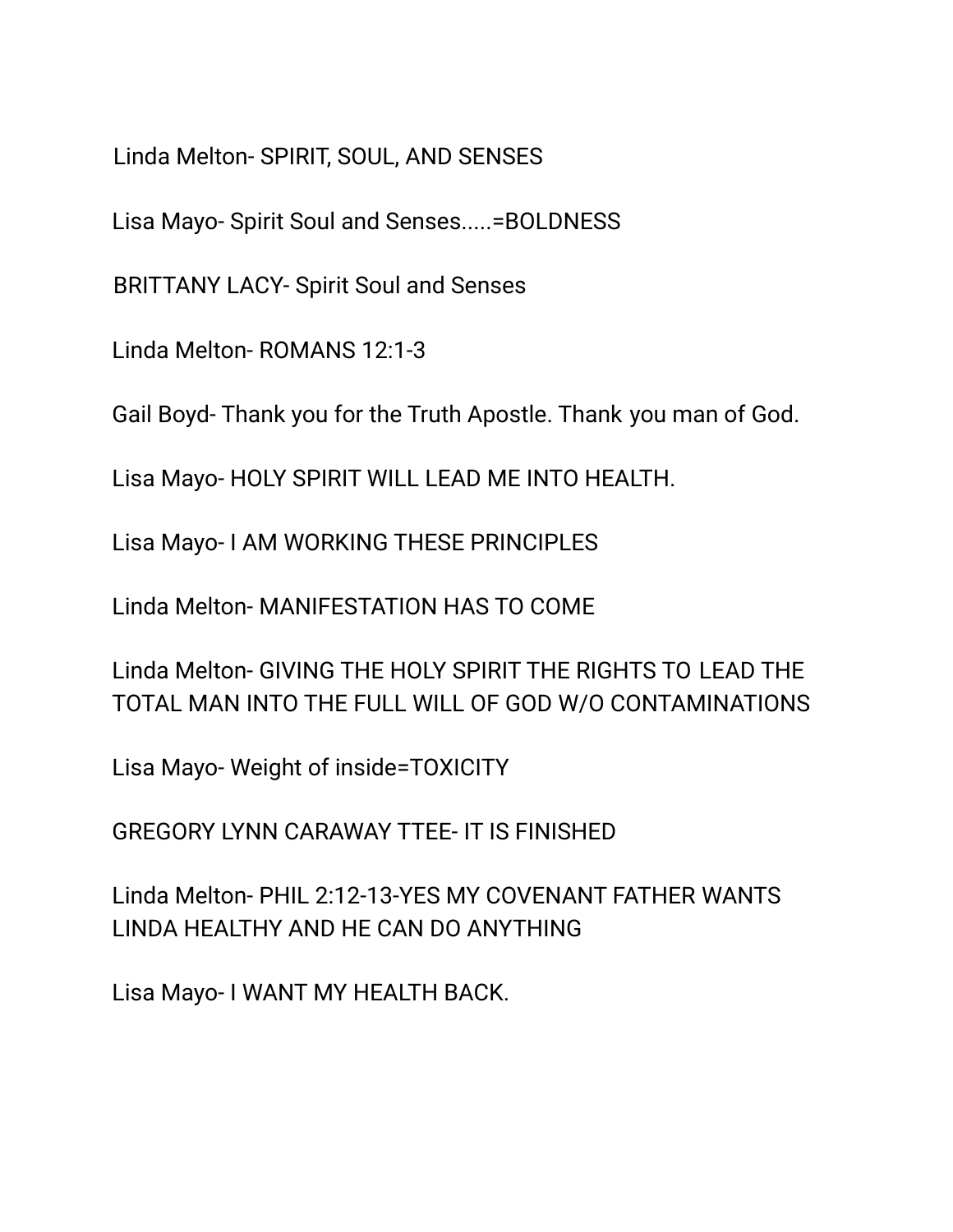Monique LaCaze- Giving the Holy Spirit the rights to Lead the Total Man into the Full Will of God without Contamination

Gail Boyd- Thank you for revealing the Blueprint of Health to the body of Christ

Lisa Mayo- IMMUNE SYSTEM HAVE NO COLOR. TELL IT SIR

Rita Nelson- I want my health back

Linda Melton- GOD IS WORKING IN AND ON ME TONIGHT

Lisa Mayo- I WILL MAKE YOU PROUD APOSTLE AND MOM

Lisa Mayo- GRACE DONT GIVE YOU PERMISSION TO DO WHAT YOU WANT.

DALE CAVALIER- GOD IS WORKING ON ME AND IN ME TONIGHT

Linda Melton- UR NOT SICK, UR DECEIVED

Healed healthy and well -3 times

Linda Melton- HOW CAN YOU EXPECT TO BE HEALTHY AND YOU'RE STUCK IN THE REALM OF THE FLESH?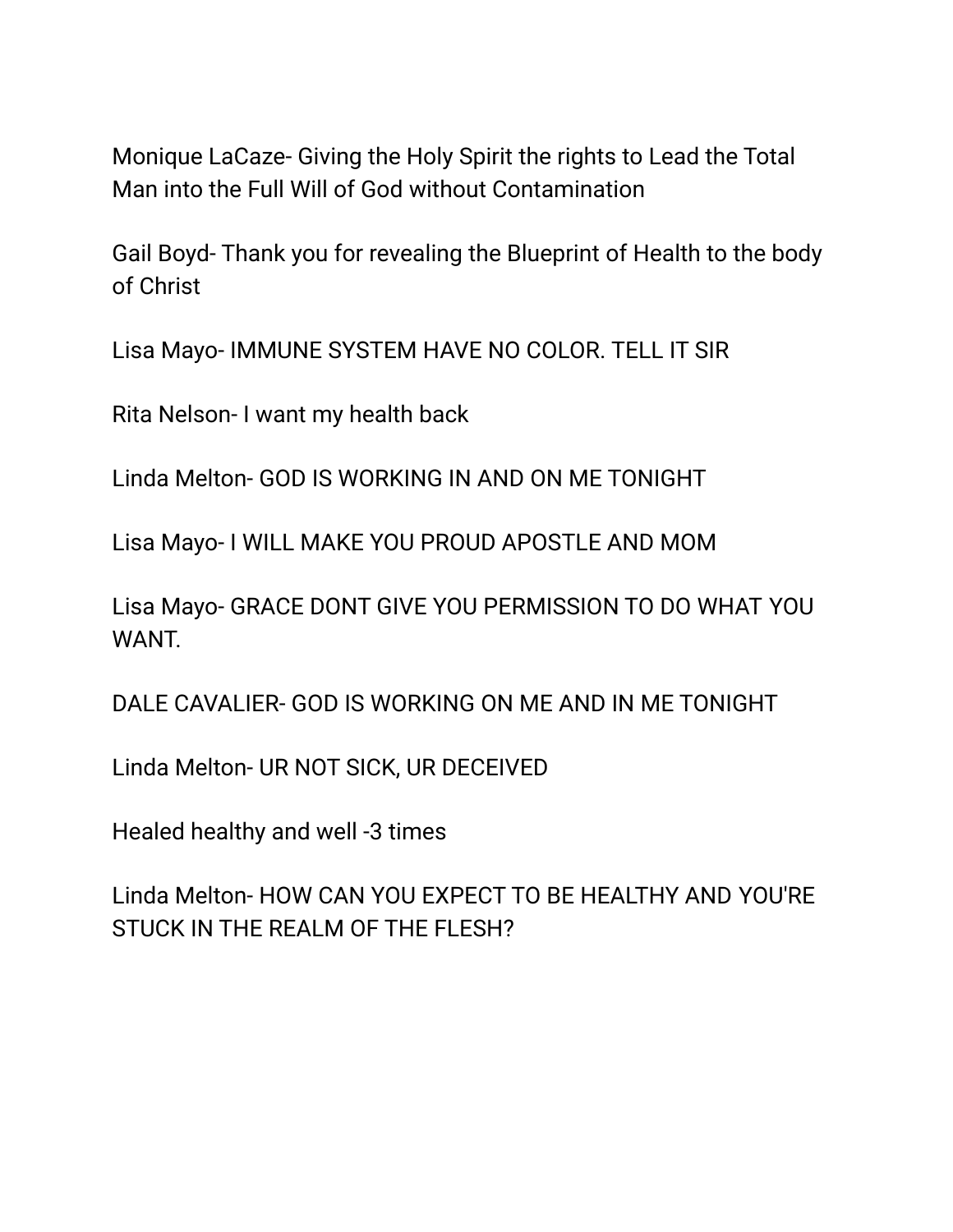Lisa Mayo- MY FLESH -FLAVOR ARE NOT KILLING ME ANYMORE.

Sharon Washington- I'm not really sick, I'm deceived but no more!!!

Lisa Mayo- NO ONE I SEEN IS TEACHING THIS. I SALUTE YOU APOSTLE

Salestia Robinson- I receive the LOVE of God

Lisa Mayo- I LOVE MY BODY.

Anita Nettles- Thank You God For Loving Me

Lisa Mayo- YES SIR. I AM THE REMNANT OF HEALTH.

Health Boldness Health Wisdom - 2 times

I am loving my body with the boldness of God John 4:17 -8 times

Lisa Mayo- JESUS NEVER SICK. NEITHER WILL I BE SICK

mage and IAM… - 4 times

Rita Nelson- Thank you Sir, stress will no longer affect my health

Lisa Mayo- I AM OVERCOMING SICKNESS AND DISEASE

MIND. MOUTH MEALS- 7 times